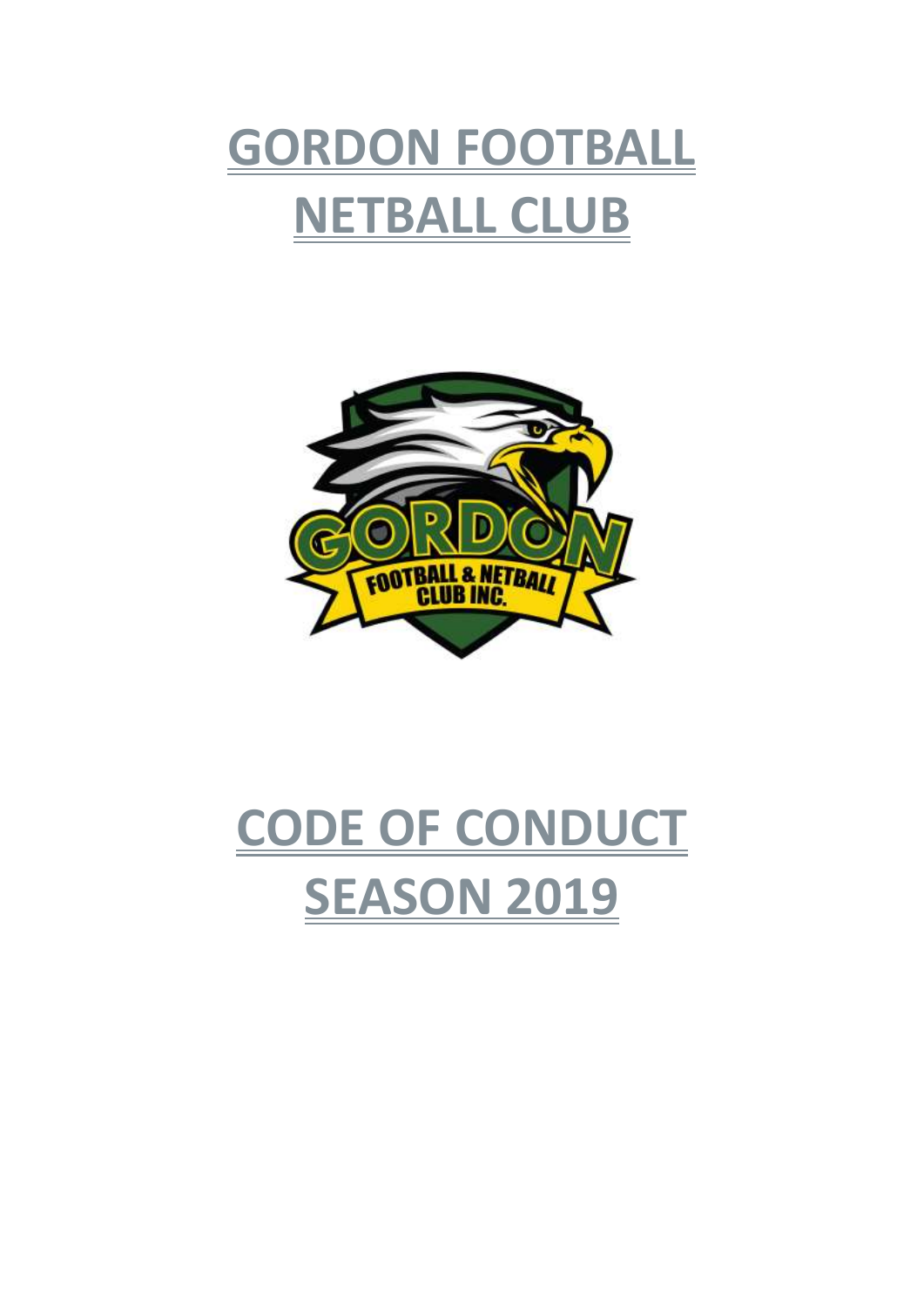At Gordon Football & Netball Club Inc. we strive to ensure that all people involved in the club participate and adhere to the Club Code of Conduct. To do this we ask that all people read and ensure that they follow the guidelines to make the sport fun and enjoyable for everyone.

Every person - spectator, player, club member, official, participant, administrator, coach, parent or member of the community involved with the sport, should work to ensure:

- Inclusion of every person regardless of their age, gender or sexual orientation.
- Inclusion of every person regardless of their race, culture or religion.
- Opportunities for people of all abilities to participate in the sport and develop to their full potential.
- Respect is shown towards others, the club and the broader community.
- A safe and inclusive environment for all.
- Elimination of violent and abusive behaviour.
- Protection from sexual harassment or intimidation.

This Code applies to community sport, training and club sanctioned activities.

Any breaking of the Code of Conduct will not be tolerated and will result in sanctions being imposed by the club.

If you have any questions or complaints regarding the Code of Conduct or any other matters please speak with:

- Peter Clifford Club President
- Kellee Frazer Club Secretary / Child Safety Officer
- Kristian Young Junior Vice President
- Rhonda Best Netball Delegate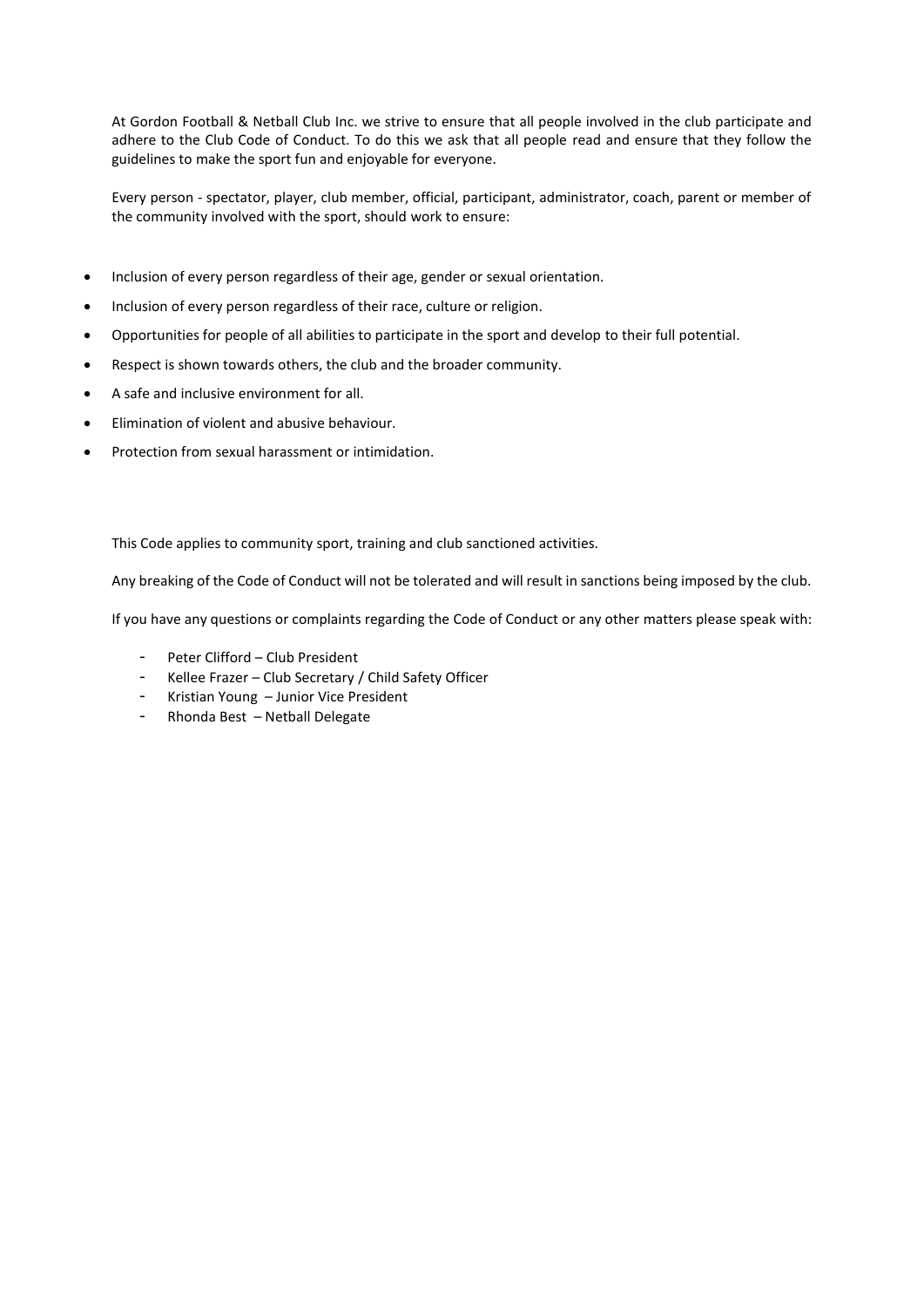# **CODE OF CONDUCT – GENERAL**

As a person required to comply with this code, you must meet the following requirements in regard to your conduct during any activity held or sanctioned by GFNC:

1. Respect the rights, dignity and worth of others.

2. Be fair, considerate and honest in all dealings with others.

3. Be professional in, and accept responsibility for your actions.

4. Make a commitment to providing quality service.

5. Be aware of, and maintain an uncompromising adhesion to GFNC's standards, rules, regulations and policies.

6. Operate within the rules of the sport including state guidelines which govern Football and Netball.

7. Do not use your involvement with GFNC to promote your own beliefs, behaviours or practices where these are inconsistent with those of GFNC.

8. Demonstrate a high degree of individual responsibility especially when dealing with persons under 18 years of age, as your words and actions are an example.

9. Avoid unaccompanied and unobserved activities with persons under 18 years of age, wherever possible.

10. Refrain from any behaviour that may bring GFNC into disrepute.

11. Provide a safe environment for the conduct of the activity.

12. Show concern and caution towards others who may be sick or injured.

13. Be a positive role model.

14. Understand the repercussions if you breach, or are aware of any breaches of this Code of Behaviour.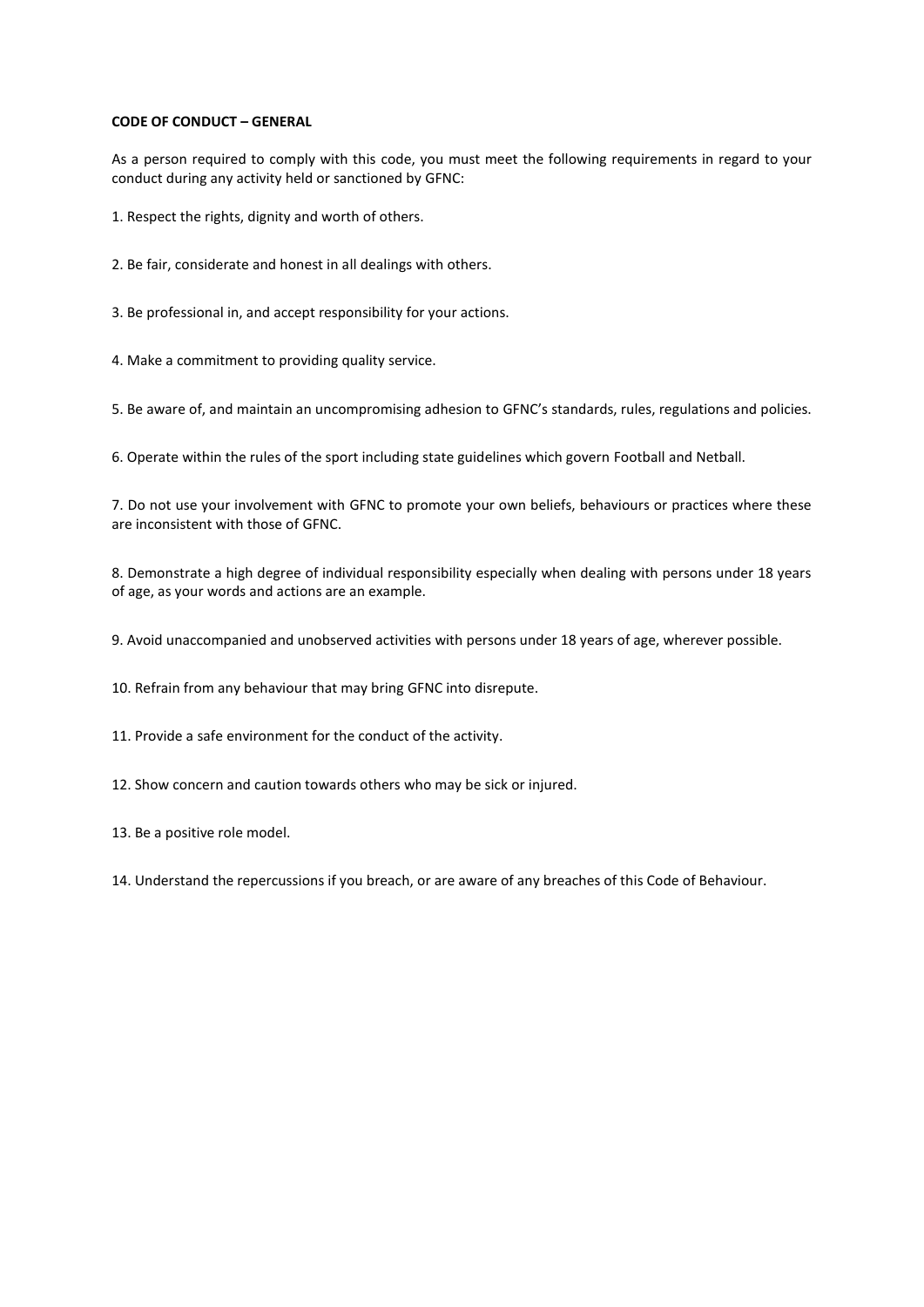# **CODE OF CONDUCT – PLAYER**

In addition to GFNC's General Code of Behaviour, as a player in any activity held by or under the auspices of GFNC you must meet the following requirements in regard to your conduct during any such activity or event:

**1.** Abide by the rules of the game and rules set down by your coach, club and league.

**2.** Never argue with an official or umpire. If you disagree, have your captain, coach or manager approach the official during a break or after the competition.

**3.** Control your temper. Verbal or physical abuse of officials, umpires, spectators or other players, deliberately distracting or provoking an opponent is not acceptable or permitted.

**4.** Work equally hard for yourself and your team. Your team's performance will benefit, so will you.

**5.** Be a good sport. Applaud all good plays whether they be by your team, opponent or the other team. Be proud to walk off the ground after each game knowing that you have given your best effort and never involve yourself in an argument with opposing players, umpires or officials.

**6.** Treat all players as you would like to be treated. Do not interfere with, bully or take unfair advantage of another player. Your involvement to play is for fun and enjoyment and that winning is only part of it.

**7.** Co-operate with your coach and team mates, and respect the ability of your opponent. Without them there would be no game.

**8.** Always show respect for Umpires and respect decisions made even if you do not agree with the outcome.

**8.** Play for the 'fun of it and not just to please parents and coaches.

**9.** Avoid use of derogatory language based on gender or race. Respect the rights, dignity and worth of all participants regardless of the gender, ability, cultural background or religion.

**10.** Agree to abide by your League's policies as listed on the website and in the information booklet and operations manual.

**11.** Do not take part in any form of bullying including via the use of social media. For more information they should see their state, league or national Member Protection Policy.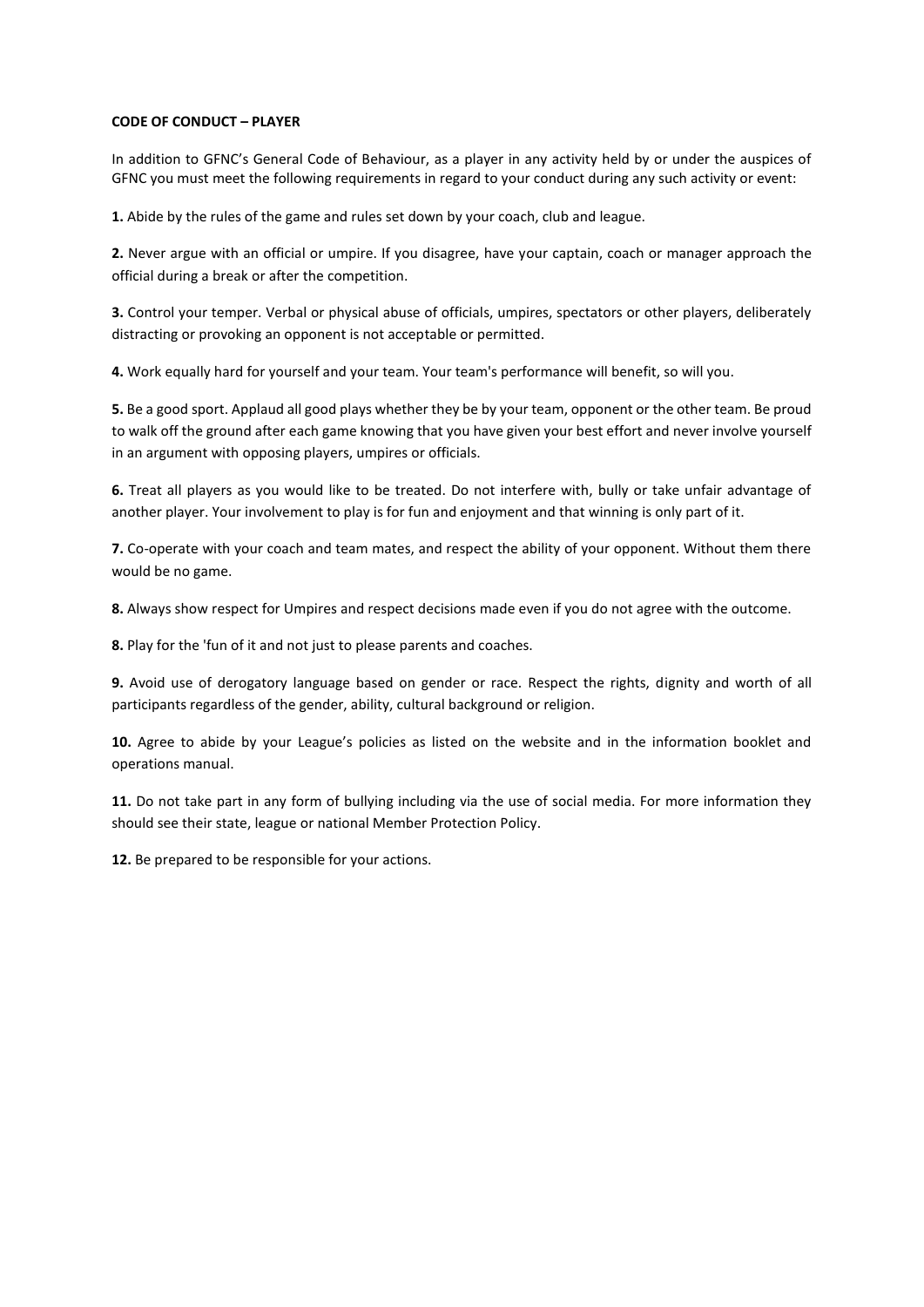# **CODE OF CONDUCT – JUNIOR PLAYER**

In addition to GFNC's General Code of Behaviour, as a player in any activity held by or under the auspices of GFNC you must meet the following requirements in regard to your conduct during any such activity or event:

**1.** Abide by the rules of the game and rules set down by your coach, club and league.

**2.** Never argue with an official or umpire. If you disagree, have your captain, coach or manager approach the official during a break or after the competition.

**3.** Control your temper. Verbal or physical abuse of officials, umpires, spectators or other players, deliberately distracting or provoking an opponent is not acceptable or permitted.

**4.** Work equally hard for yourself and your team. Your team's performance will benefit, so will you.

**5.** Be a good sport. Applaud all good plays whether they be by your team, opponent or the other team. Be proud to walk off the ground after each game knowing that you have given your best effort and never involve yourself in an argument with opposing players, umpires or officials.

**6.** Treat all players as you would like to be treated. Do not interfere with, bully or take unfair advantage of another player. Your involvement to play is for fun and enjoyment and that winning is only part of it.

**7.** Co-operate with your coach and team mates, and respect the ability of your opponent. Without them there would be no game.

**8.** Always show respect for Umpires and respect decisions made even if you do not agree with the outcome.

**8.** Play for the 'fun of it and not just to please parents and coaches.

**9.** Avoid use of derogatory language based on gender or race. Respect the rights, dignity and worth of all participants regardless of the gender, ability, cultural background or religion.

**10.** Agree to abide by your League's policies as listed on the website and in the information booklet and operations manual.

**11.** Do not take part in any form of bullying including via the use of social media. For more information they should see their state, league or national Member Protection Policy.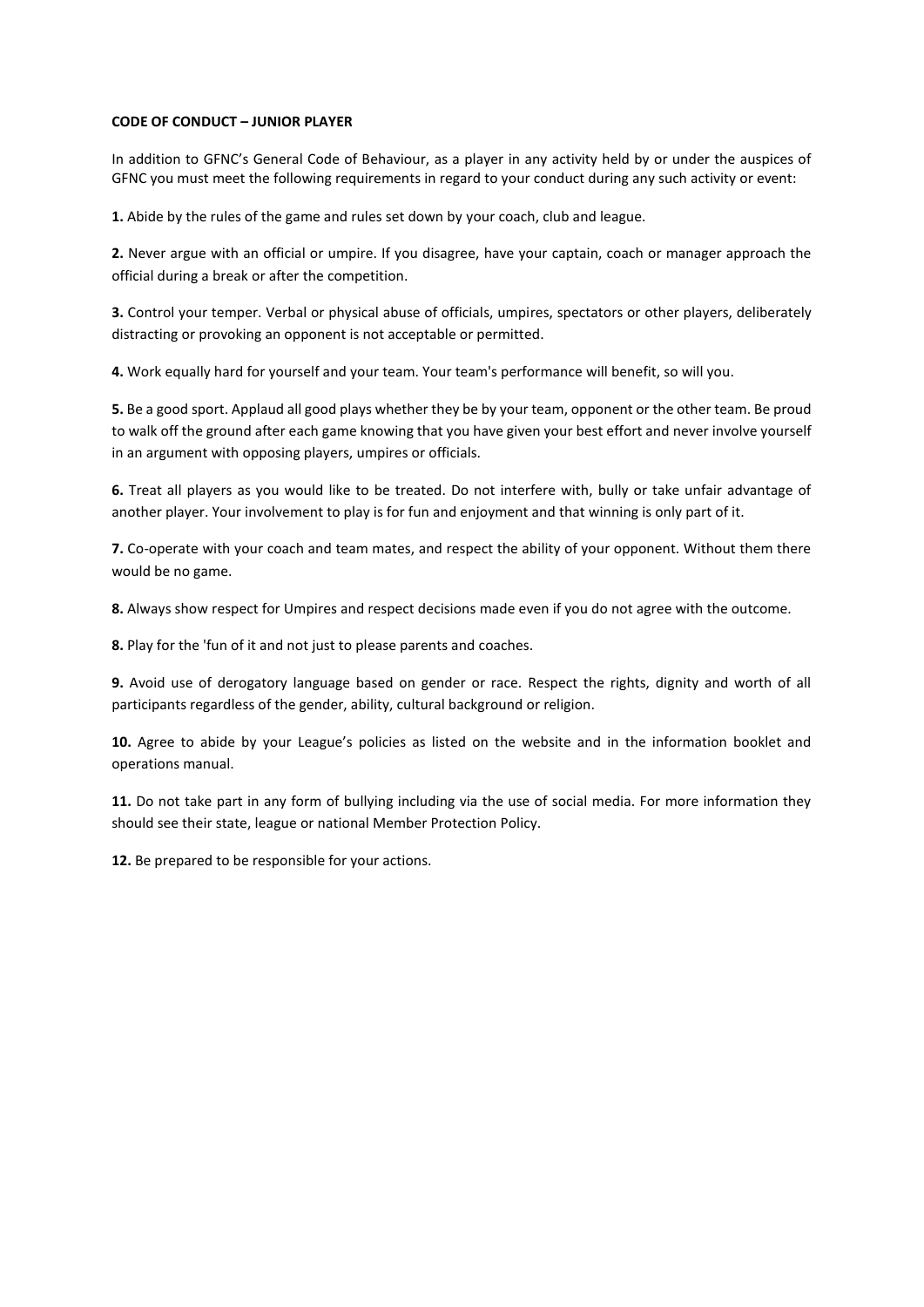# **CODE OF CONDUCT – PARENT/GUARDIAN**

In addition to GFNC's General Code of Behaviour, as a parent/guardian of a player in any activity held by or under the auspices of GFNC you must meet the following requirements in regard to your conduct during any such activity or event:

**1.** Encourage children to participate if they are interested. However, if a child is not willing do not force them.

**2.** Focus upon the child's efforts and performance rather than the overall outcome of the event. This assists the child in setting realistic goals related to their ability by reducing the emphasis on winning.

**3.** Teach your child that honest effort is as important as victory so that the result of each game is accepted without undue disappointment.

**4.** Encourage your child always to play by the rules.

**5.** Never ridicule or yell at your child for making a mistake or losing a competition.

**6.** Remember your child should be involved in Football/Netball for their enjoyment, not yours.

**7.** Remember your child learns best by example. Applaud good play by both your team and by members of the opposing team.

**8.** If you disagree with an official or umpire raise the issue through the appropriate channels rather than questioning the official's judgment and honesty in public. Remember, most officials give their time and effort for your child's involvement.

**9.** Support all efforts to remove verbal and physical abuse from junior sporting activities.

**10.** Recognise the value and importance of volunteer coaches. They give their time and resources to provide recreational activities for your child and deserve your support.

**11.** Support your club officials in maintaining the highest standard of behaviour both on and off the field for the betterment of the league and your family. Offer your assistance to the team that your child is playing in so that every opportunity is being provided for the very best supervision and support. Your involvement will give both yourself and your child far more satisfaction.

**12.** Avoid use of derogatory language based on gender or race. Respect the rights, dignity and worth of all participants regardless of the gender, ability, cultural background or religion.

**13.** Agree to abide by your League's policies as listed on the website and in the information booklet and operations manual.

**14.** Do not take part in any form of bullying including via the use of social media. For more information they should see their state, league or national Member Protection Policy.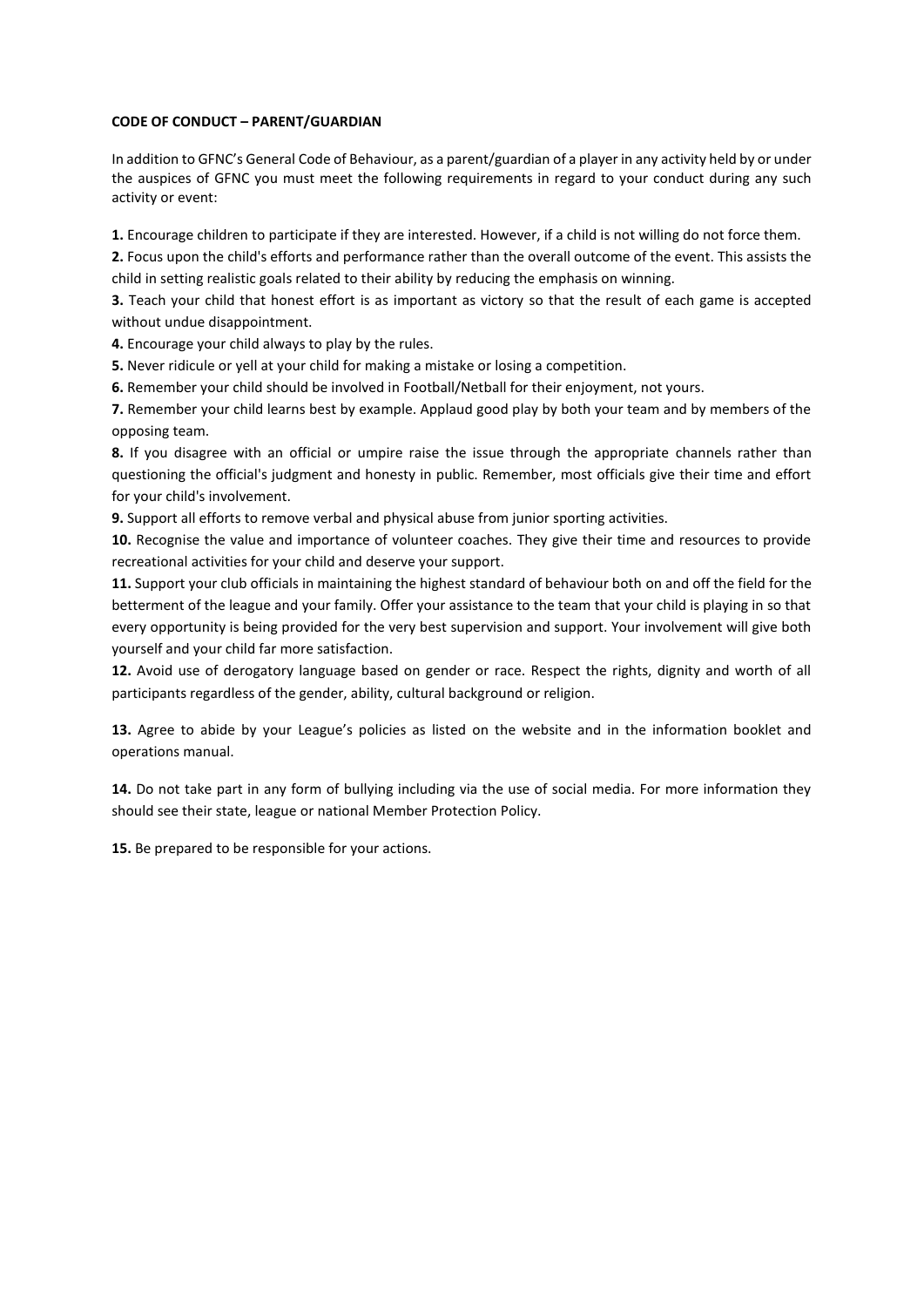### **CODE OF CONDUCT – SPECTATOR**

In addition to GFNC's General Code of Behaviour, as a spectator in any activity held by or under the auspices of GFNC, you must meet the following requirements in regard to your conduct during any such activity or event:

**1.** Do not be critical of others in their roles within the club either as players or officials. Always be supportive and mindful of those around you.

**2.** Focus upon the individual's efforts and performance rather than the overall outcome of the event. This assists the individual in setting realistic goals related to their ability by reducing the emphasis on winning.

**3.** Encourage honest efforts and make it as important as victory so that the result of each game is accepted without undue disappointment.

**4.** Encourage others always to play by the rules.

**5.** Never ridicule or yell at others for making a mistake or losing a competition.

**6.** Remember those you are supporting should be involved in Football/Netball for their enjoyment, not yours.

**7.** Remember others learn best by example. Applaud good play by both your team and by members of the opposing team.

**8.** If you disagree with an official or umpire raise the issue through the appropriate channels rather than questioning the official's judgment and honesty in public. Remember, most officials give their time and effort for the involvement of others.

**9.** Support all efforts to remove verbal and physical abuse from sporting activities.

**10.** Recognise the value and importance of volunteer coaches and officials. They give their time and resources to provide recreational activities for your club members and deserve your support.

**11.** Support your club officials in maintaining the highest standard of behaviour both on and off the field for the betterment of the league and your family. Offer your assistance to the team that you support so that every opportunity is being provided for the very best supervision and support. Your involvement will give both yourself and your club far more satisfaction.

**12.** Avoid use of derogatory language based on gender or race. Respect the rights, dignity and worth of all participants regardless of the gender, ability, cultural background or religion.

**13.** Agree to abide by your League's policies as listed on the website and in the information booklet and operations manual.

**14.** Do not take part in any form of bullying including via the use of social media. For more information they should see their state, league or national Member Protection Policy.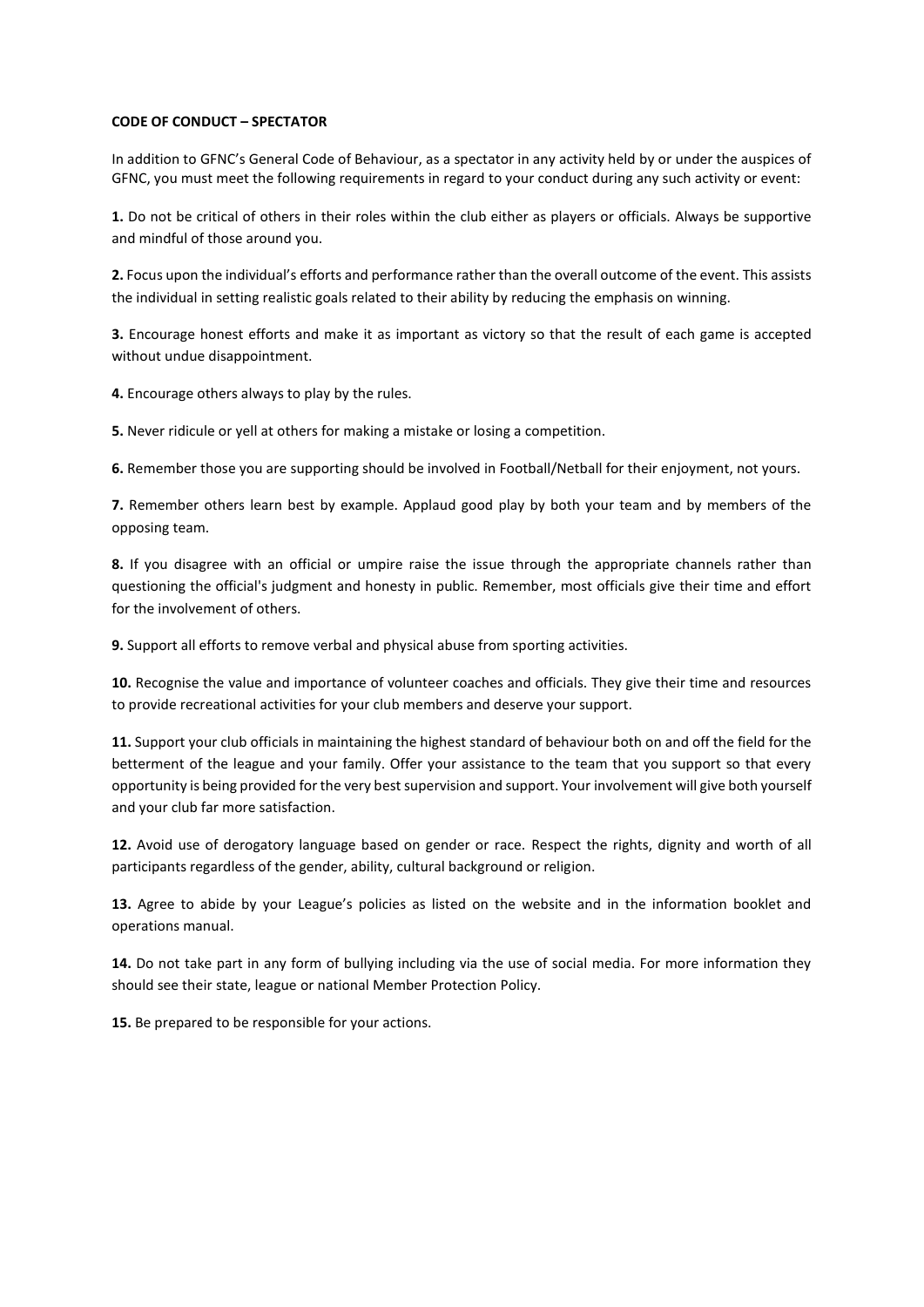### C**ODE OF CONDUCT – CLUB OFFICIAL**

In addition to GFNC's General Code of Behaviour, you must meet the following requirements in regard to your conduct during any activity held by or under the auspices of GFNC. This also applies in your role as an administrator of GFNC:

**1.** Be familiar with the laws of Australian Football/Netball and abide by the rules and conditions of your league and club.

**2.** Encourage team members to participate if they are interested. However, if a person is not willing do not force them.

**3.** Focus upon team member's efforts and performance rather than the overall outcome of the event. This assists the players in setting realistic goals related to their ability by reducing the emphasis on winning.

**4.** Teach your team members that honest effort is as important as victory so that the result of each game is accepted without undue disappointment.

**5.** Encourage your team members always to play by the rules.

**6.** Never ridicule or yell at your team members for making a mistake or losing a competition. Control your temper. Verbal abuse of officials and sledging other players, deliberately distracting or provoking an opponent are not acceptable or permitted behaviours in any sport and may be a breach of your state, league or national Member Protection Policy.

**7.** Remember your team members should be involved in Football/Netball for their enjoyment, not yours.

**8.** Remember your team members learn best by example. Applaud good play by both your team and by members of the opposing team.

**9.** If you disagree with an official or umpire raise the issue through the appropriate channels rather than questioning the official's judgment and honesty in public. Remember, most officials give their time and effort for your team member's involvement.

**10.** Support all efforts to remove verbal and physical abuse from junior sporting activities.

**11.** Support all club officials in maintaining the highest standard of behaviour both on and off the field for the betterment of the league and your club. Offer your assistance to the team whenever possible so that every opportunity is being provided for the very best supervision and support. Your involvement will give both yourself and team members far more satisfaction.

**12.** Avoid use of derogatory language based on gender or race. Respect the rights, dignity and worth of all participants regardless of the gender, ability, cultural background or religion.

**13.** Always act in a respectful manner towards members and supporters of opposition clubs and the League.

**14.** Have a Working With Children Check carried out and record your card number and expiry date with the club.

**15.** Agree to abide by the League's policies as listed on the website and in the information booklet and operations manual.

**16.** Support the League in implementing policies and procedures and carry out tasks to the best of your ability within the timeframes outlined by the League.

**17.** Endeavour to make yourself available should the need arise to resolve a club related matter.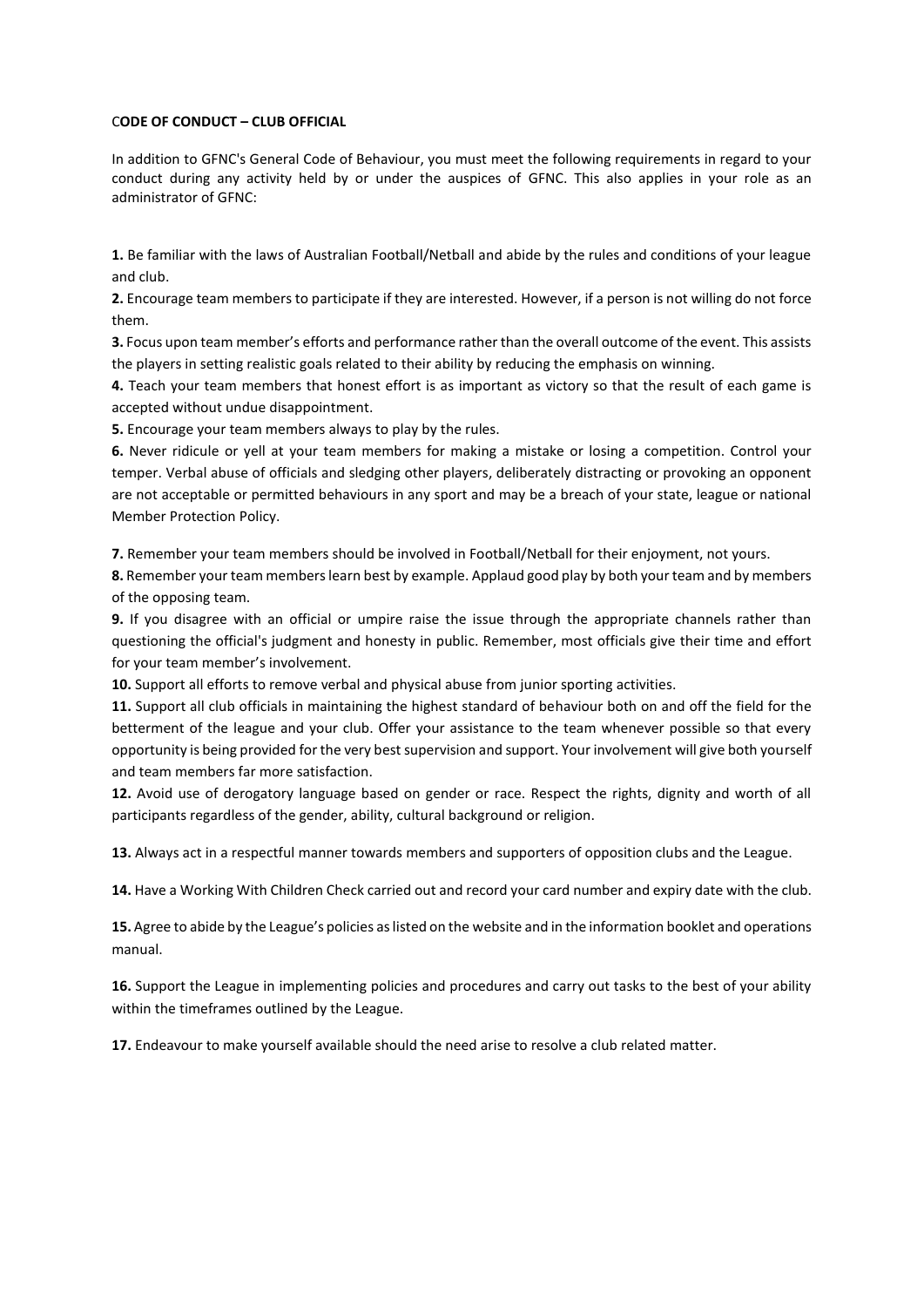# **CODE OF CONDUCT – JUNIOR COACH**

In addition to GFNC's General Code of Behaviour, you must meet the following requirements in regard to your conduct during any activity held by or under the auspices of GFNC and in your role as a coach of:

**1.** Be familiar with the laws of Australian Football/Netball and abide by the rules and conditions of your league and club.

**2.** Teach your players that rules of the game are mutual agreements which no player should evade or break.

**3.** Do not discriminate against any of your players and always work at providing an inclusive environment where all players can participate.

**4.** Avoid over-playing the talented players. The 'just average' players need and deserve equal time, if not more. **5.** Remember that the players involved play for fun and enjoyment and that winning is only part of it. Emphasise the importance of the learning and development of skills and positive attitudes. Never ridicule or yell at your players for making mistakes or losing.

**6.** Control your temper. Verbal abuse of officials and sledging other players, deliberately distracting or provoking an opponent are not acceptable or permitted behaviours in any sport and may be a breach of your state, league or national Member Protection Policy.

**7.** Never engage in any type of violence either on or off the field.

**8.** Develop team respect for the ability of opponents, as well as for the judgment of umpires and opposing coaches.

**9.** Follow the advice of a qualified person when determining when an injured player is ready to play or train again.

**10.** Make a personal commitment to keep yourself informed of sound junior coaching principles and developments. Attain coaching accreditation and to become an active member of your local Coaches Association.

**11.** Avoid use of derogatory language based on gender or race. Respect the rights, dignity and worth of all participants regardless of the gender, ability, cultural background or religion.

**12.** Have a Working With Children Check carried out and record your card number and expiry date with the club.

**13.** Agree to abide by your League's policies as listed on the website and in the information booklet and operations manual.

**14.** Do not take part in any form of bullying including via the use of social media. For more information they should see their state, league or national Member Protection Policy.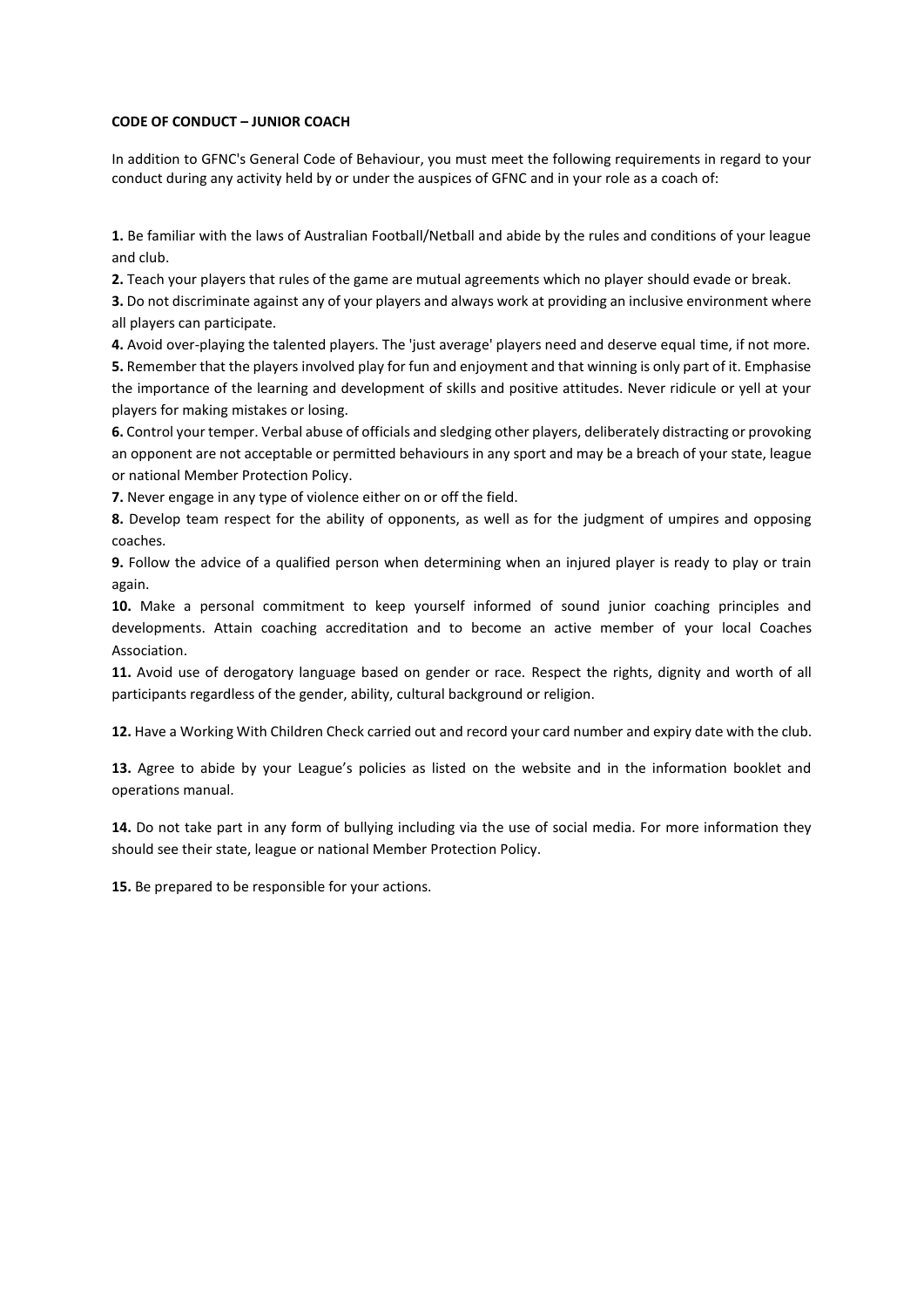### **CODE OF CONDUCT – SENIOR COACH**

In addition to GFNC's General Code of Behaviour, you must meet the following requirements in regard to your conduct during any activity held by or under the auspices of GFNC and in your role as a coach of:

**1.** Be familiar with the laws of Australian football/Netball and abide by the rules and conditions of your league and club.

**2.** Endeavour to attain coaching accreditation and to become an active member of the local Coaches Association.

**3.** Make a personal commitment to keep yourself informed of sound coaching principles and coaching developments.

**4.** Avoid verbal and physical confrontation with other club players and officials and umpires at all times - use the League's official vehicle of communication to report any unfair situations that you may believe arise.

**5.** Don't ask for, but rather earn the respect of your players through your dealings with them and the manner in which you perform your coaching duties.

**6.** Through your behaviour in the community develop personal respect to enhance the image of your club.

**7.** Never swear, or use abusive language during the game or when addressing the players. Be mindful of the presence of young people and other spectators.

**8.** Follow the advice of a qualified person when determining when an injured player is ready to play again.

**9.** Treat the umpires and opposition sides with respect. Control your temper. Verbal abuse of officials and sledging other players, deliberately distracting or provoking an opponent are not acceptable or permitted behaviours in any sport and may be a breach of your state, league or national Member Protection Policy.

**10.** Be aware of the differing needs and attitudes of players at your club, particularly young players.

**11.** Never place the value of winning above that of instilling the highest desirable ideals and character traits in players.

**12.** Be supportive of League activities such as Interleague and events such as Season Launches.

**13.** Avoid use of derogatory language based on gender or race. Respect the rights, dignity and worth of all participants regardless of the gender, ability, cultural background or religion.

**14.** Agree to abide by your League's policies as listed on the website and in the information booklet and operations manual.

**15.** Do not take part in any form of bullying including via the use of social media. For more information they should see their state, league or national Member Protection Policy.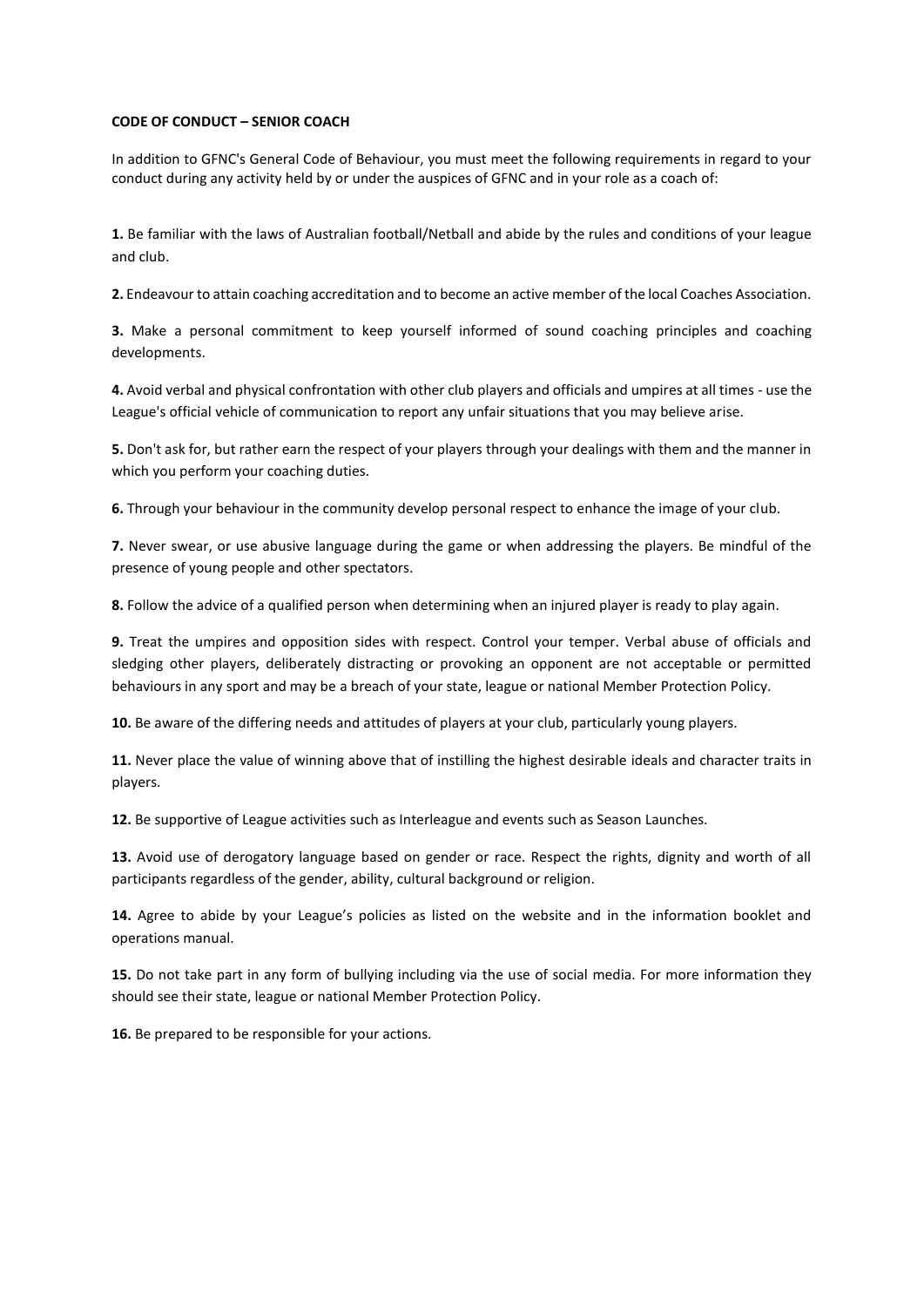### **CODE OF CONDUCT – TEAM OFFICIAL**

In addition to GFNC's General Code of Behaviour, you must meet the following requirements in regard to your conduct during any activity held by or under the auspices of GFNC and in your role as a coach of:

**1.** Be familiar with the laws of Australian Football/Netball and abide by the rules and conditions of your league and club.

**2.** Encourage team members to participate if they are interested. However, if a child is not willing do not force them.

**3.** Focus upon team member's efforts and performance rather than the overall outcome of the event. This assists the players in setting realistic goals related to their ability by reducing the emphasis on winning.

**4.** Teach your team members that honest effort is as important as victory so that the result of each game is accepted without undue disappointment.

**5.** Encourage your team members always to play by the rules.

**6.** Never ridicule or yell at your team members for making a mistake or losing a competition. Control your temper. Verbal abuse of officials and sledging other players, deliberately distracting or provoking an opponent are not acceptable or permitted behaviours in any sport and may be a breach of your state, league or national Member Protection Policy.

**7.** Remember your team members should be involved in Football/Netball for their enjoyment, not yours.

**8.** Remember your team members learn best by example. Applaud good play by both your team and by members of the opposing team.

**9.** If you disagree with an official or umpire raise the issue through the appropriate channels rather than questioning the official's judgment and honesty in public. Remember, most officials give their time and effort for your team member's involvement.

**10.** Support all efforts to remove verbal and physical abuse from junior sporting activities.

**11.** Support all club officials in maintaining the highest standard of behaviour both on and off the field for the betterment of the league and your club. Offer your assistance to the team whenever possible so that every opportunity is being provided for the very best supervision and support. Your involvement will give both yourself and team members far more satisfaction.

**12.** Avoid use of derogatory language based on gender or race. Respect the rights, dignity and worth of all participants regardless of the gender, ability, cultural background or religion.

**13.** Have a Working With Children Check carried out and record your card number and expiry date with the club.

**14.** Agree to abide by the League's policies as listed on the website and in the information booklet and operations manual.